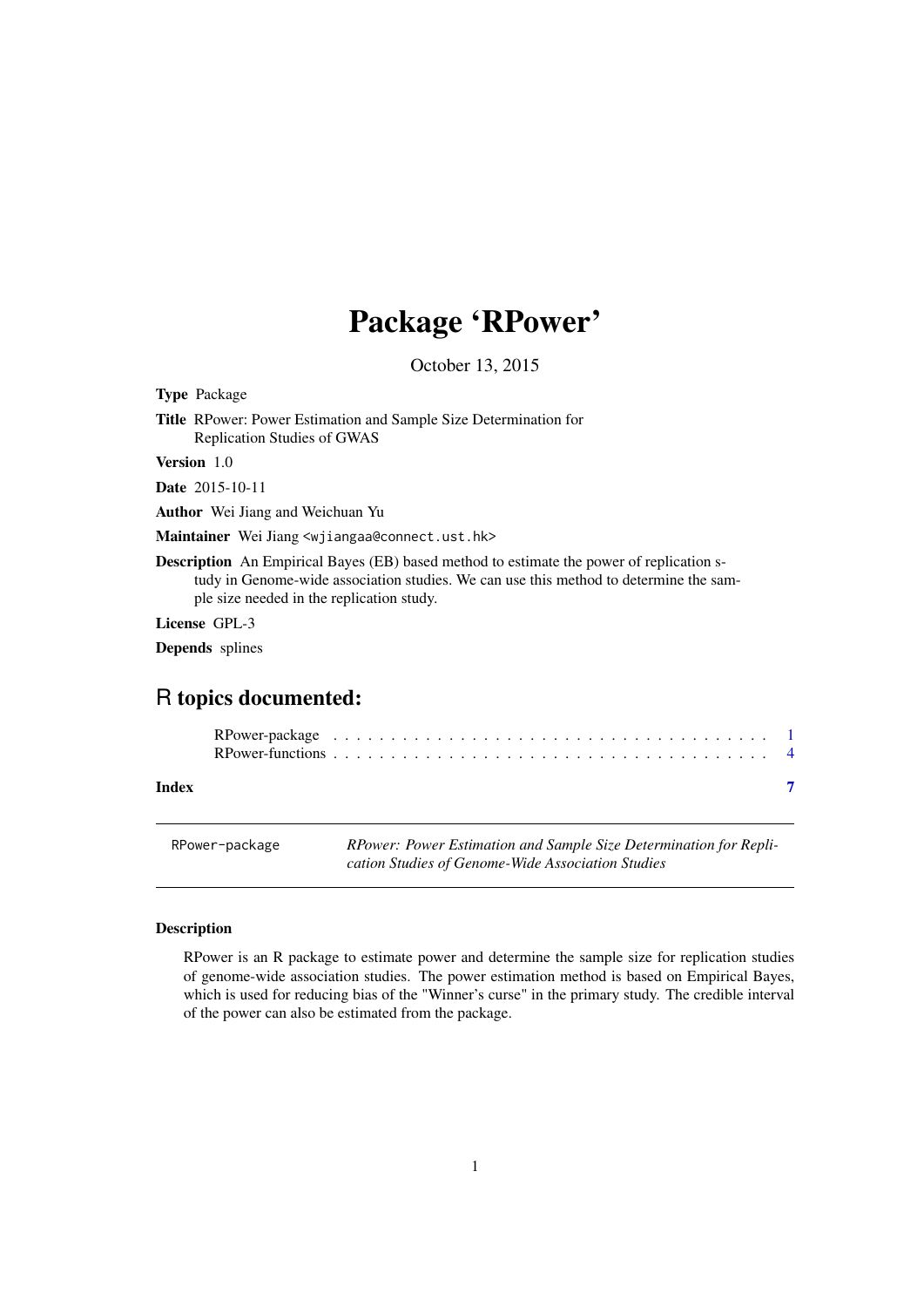# <span id="page-1-0"></span>Details

| Package: | RPower     |
|----------|------------|
| Type:    | Package    |
| Version: | 1.0        |
| Date:    | 2015-10-11 |
| License: | GPL-3      |

Replication study is a commonly used verification method to filter out false positives in genomewide association studies (GWAS). If an association can be confirmed in a replication study, it will have a high confidence to be true positive. To design a replication study, traditional approaches calculate power by treating replication study as another independent primary study. These approaches do not use the information given by primary study. Besides, they need to specify a minimum detectable effect size, which may be subjective. One may think to replace the minimum effect size with the observed effect sizes in the power calculation. However, this approach will make the designed replication study underpowered since we are only interested in the positive associations from the primary study and the problem of the "winner's curse" will occur.

Here we provided RPower as an R package to estimate power and determine the sample size for replication studies of genome-wide association studies. The power estimation method is based on Empirical Bayes, which is used for reducing bias of the winner's curse in the primary study. Details about the method can be seen in our reference paper below.

The principal components of RPower are repPowerEB, repSampleSize and repSampleSize2. Also there is a simple function SEest in the package.

1. To estimate the power of replication study in GWAS, we need to obtain the observed log-odds ratios and their corresponding standard errors of every genotyped SNPs first. We have put an example summary statistics data (gwasSmryEx) in our package. You can use data(gwasSmryEx) to load the example data.

2. Then the standard errors of log(OR) in the replication study need to be anticipated, which can be calculated using Woolf's method with function SEest:

SEest(n0,n1,fU,fA)

Details about the function can be seen using [help\(SEest\)](#page-0-1).

3. You can use repPowerEB to estimate the powers of each identified primary positive associations (i.e. associations identified from primary study) in the replication study. Their credible intervals and average power are also presented in the results.

repPowerEB(MUhat,SE, SE2,zalpha2,zalphaR,boot=100,num=100,output=T, dir=output,info=T)

Details about the function can be seen using [help\(repPowerEB\)](#page-0-1).

4. To determine the sample size of the replication study with a certain power, repSampleSize or repSampleSize2 can be used.

repSampleSize(power, n, MUhat,SE,zalpha2,zalphaR)

repSampleSize2(power,CCR2, MUhat,SE,fU,fA,zalpha2,zalphaR)

repSampleSize is used when the control to case ratio (CCR) of the replicaiton study is the same with the primary study. Otherwise, for a designed replication study with specific CCR, repSampleSize2 can be used.

Details about these function can be seen using [help\(repSampleSize\)](#page-0-1) or [help\(repSampleSize2\)](#page-0-1).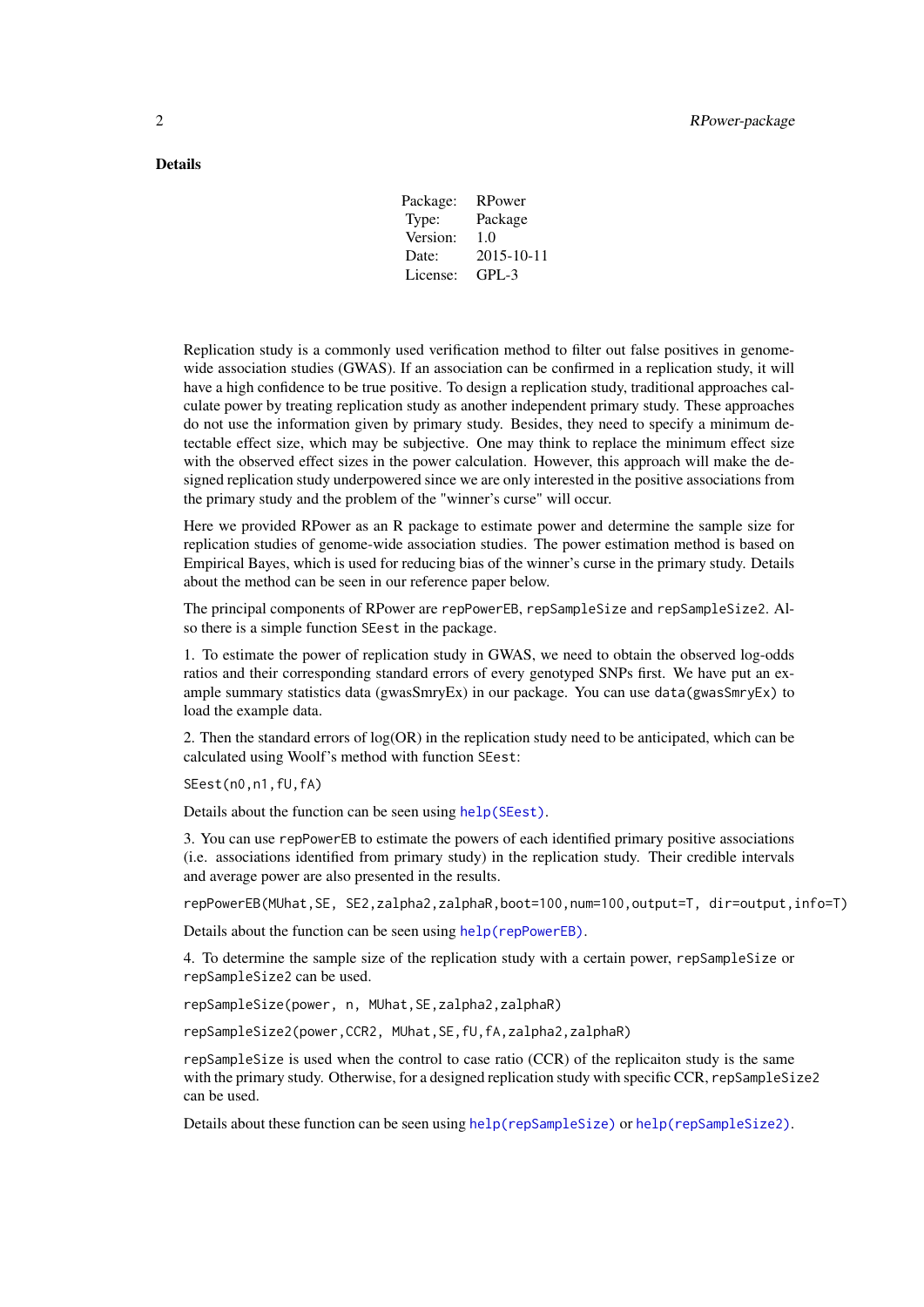#### RPower-package 3

#### Author(s)

Wei Jiang and Weichuan Yu

Maintainer: Wei Jiang <wjiangaa@connect.ust.hk>

#### References

Jiang, W. and Yu, W. *Power Estimation and Sample Size Determination for Replication Studies of Genome-Wide Association Studies*. Submitted to APBC2016.

#### See Also

[SEest,repPowerEB,repSampleSize,repSampleSize2](#page-0-1)

#### Examples

```
##Load data
data(gwasSmryEx) #Example of summary statistics in GWAS
MU<-log(gwasSmryEx$OR) #log(Odds Ratio)
SE<-gwasSmryEx$SE #SE of log(OR)
fU<-gwasSmryEx$F_U #Reference allele frequencies in controls
fA<-gwasSmryEx$F_A #Reference allele frequencies in cases
##Some parameters used for power estimation of the example data
alpha<-5e-5 #The significance level of the primary study
alphaR<-5e-3 #The significance level of the replication study
n2_0<-500 # The control number in the replication study
n2_1<-500 # The case number in the replication study
zalpha2<-qnorm(1-alpha/2) #Cutoff value for primary study
zalphaR<-qnorm(1-alphaR) #cutoff value for replication study
##Estimate standard error in the replication study
SE2<-SEest(n2_0,n2_1,fU,fA)
##Estimate power
###The average power for replication study is powerResult$avgPower
###CI: [powerResult$bootAvgCIlow,powerResult$bootAvgCIhigh]
powerResult<-repPowerEB(MU,SE, SE2,zalpha2,zalphaR,output=TRUE,info=TRUE, dir=)
##Some parameters used for determining the sample size of the replication study
power<-0.8 #Power we needed in the replication study
n<-2000 #Example data are generated based on 2000 individuals
                        # (#controls:#cases=1:1)
##The sample size we needed to obtain a certain power in the replication study
##The same case-to-control ratio used as the primary study
n2.1<-repSampleSize(power,n,MU,SE,zalpha2,zalphaR)
CCR<-2 #Designed control-to-case ratio in the replication study
##The sample size we needed to obtain a certain power in the replication study
##Different control-to-case ratio used as the primary study
n2.2<-repSampleSize2(power,CCR,MU,SE,fU,fA,zalpha2,zalphaR)
```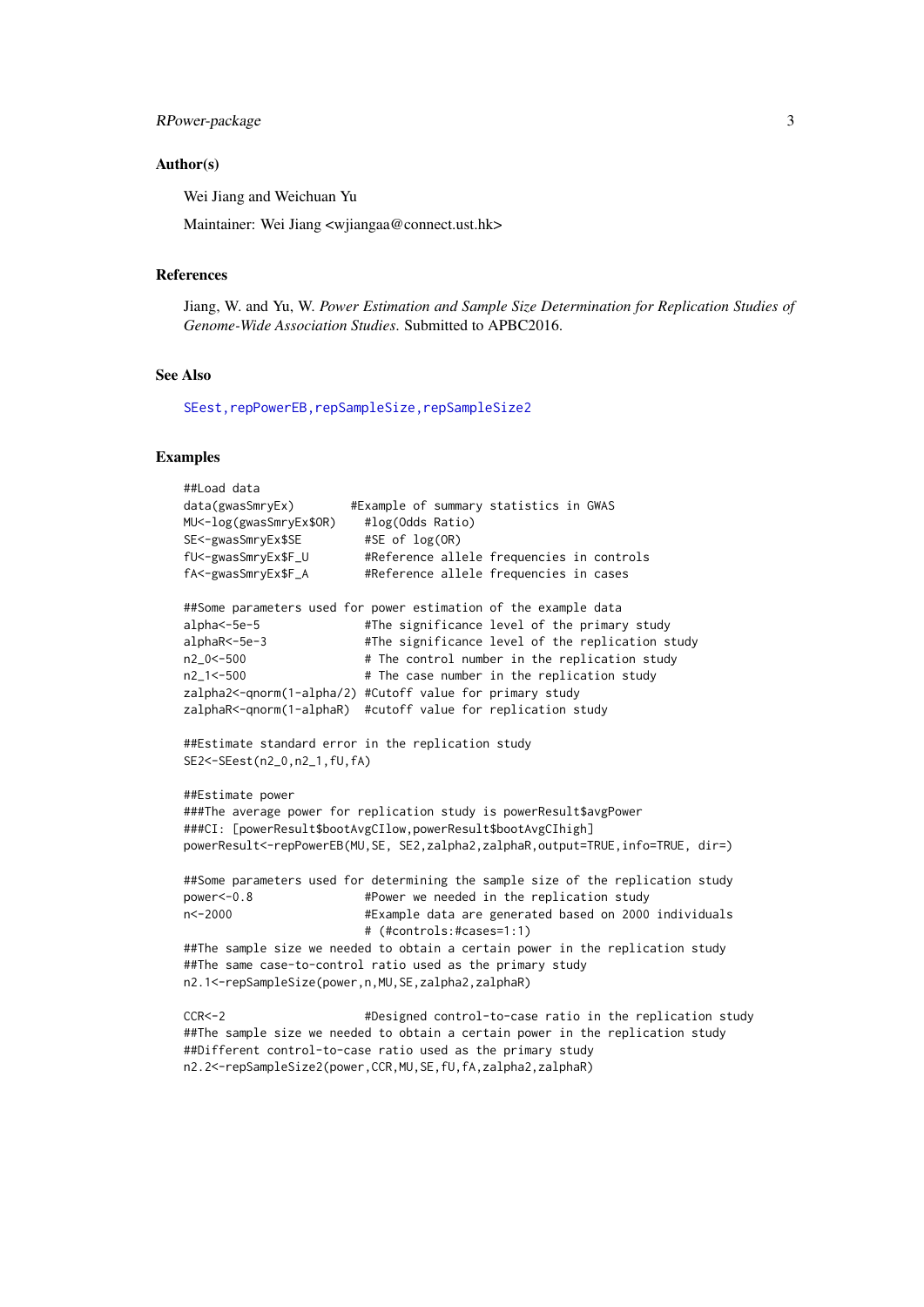<span id="page-3-0"></span>

#### Description

RPower is an R package to estimate power and determine the sample size for replication studies of genome-wide association studies. The principal functions include repPowerEB, repSampleSize and repSampleSize2. repPowerEB is an Empirical Bayes (EB) based method to estimate the power of replication studies in GWAS. repSampleSize and repSampleSize2 are used for determining the sample size of the replication study with desired power. There is a simple function SEest in the package, which can be used to estimate the standard errors of the observed log-odds ratios using Woolf's method.

## Usage

```
repPowerEB(MUhat, SE, SE2, zalpha2, zalphaR, boot = 100, num = 100,
output = T, dir = "output", info = T)
repSampleSize(power, n, MUhat,SE,zalpha2,zalphaR)
```
repSampleSize2(power,CCR2, MUhat,SE,fU,fA,zalpha2,zalphaR)

SEest(n0,n1,fU,fA)

#### Arguments

| MUhat            | The observed log-odds ratio in the primary study.                                                         |
|------------------|-----------------------------------------------------------------------------------------------------------|
| SE, SE2          | The standard error of $log(OR)$ in the primary study and replication study, re-<br>spectively.            |
| zalpha2          | The critical value of z-values used in the primary study, i.e. z_alpha/2.                                 |
| zalphaR          | The critical value of z-values used in the replication study, i.e. z_alphaR.                              |
| boot             | The resampling number of bootstrop used for estimating the credible interval of<br>the power.             |
| num              | The sampling number of Monte carlo method used for estimating the credible<br>interval of the power.      |
| output           | Bool value. To determine whether to output the estimated results in the dir or<br>not.                    |
| dir              | The directory to save the estimated results. It has effect when output=T                                  |
| info             | Bool value. To determine whether to show the hyperparematers inference results<br>in the terminal or not. |
| power            | The desired power to design a replication study.                                                          |
| n                | The original sample size used in the primary study.                                                       |
| CCR <sub>2</sub> | The control-to-case ratio used in the replication study.                                                  |
| fU, fA           | The reference allele frequencies in the control and case group, respectively.                             |
| n0, n1           | The individual number in the control and case group, respectively.                                        |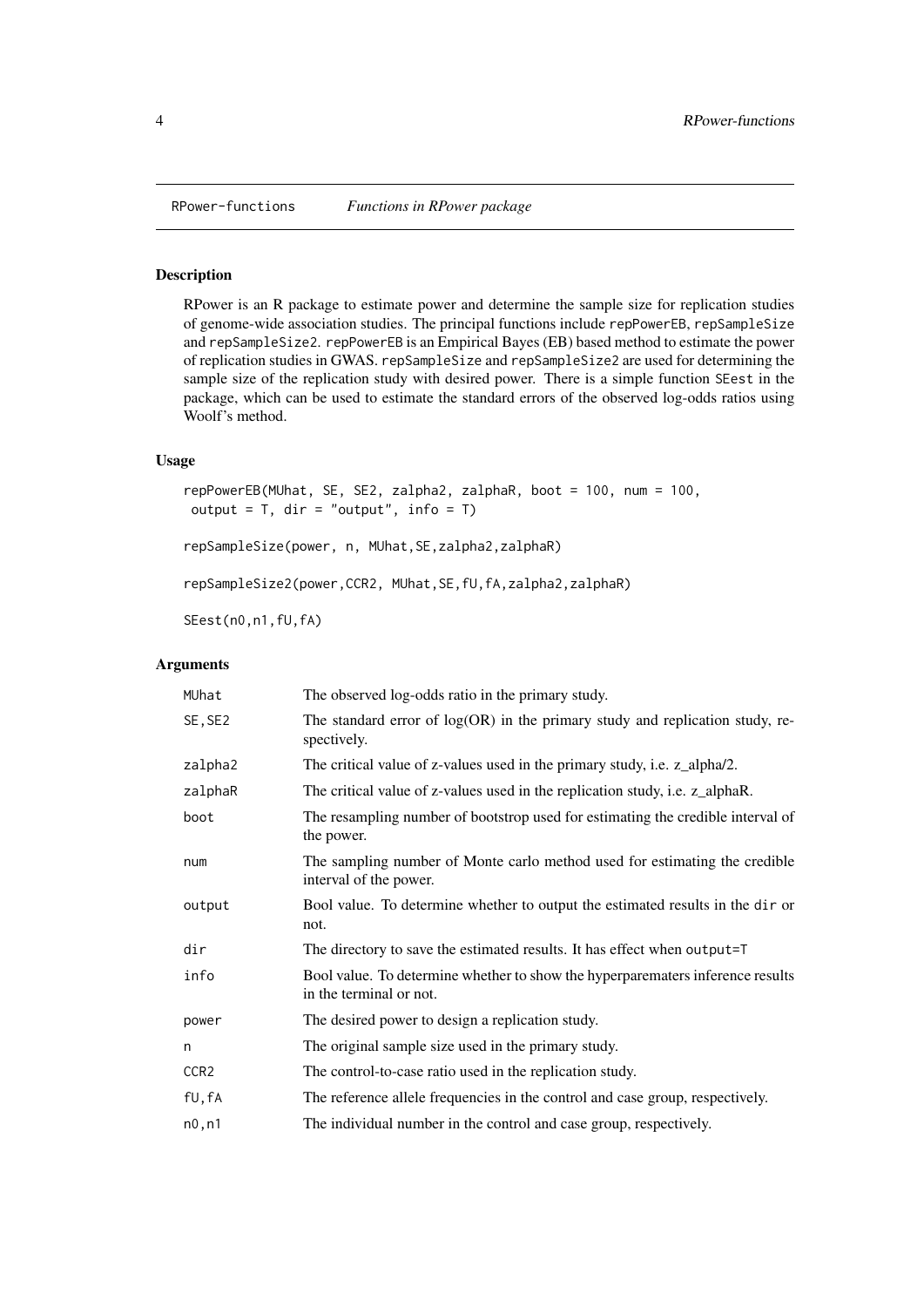#### <span id="page-4-0"></span>Details

These functions are the implementation of the Empirical Bayes based method to estimate power and determine the sample size for replication studies of genome-wide association studies. The method has good performance in terms of overcoming winner's curse and providing higher estimation accuracy. Details about the method can be seen in our reference paper below.

repPowerEB can be used to estimate the powers of each identified primary positive associations (i.e. associations identified from primary study) in the replication study. Their credible intervals and average power are also presented in the results.

repSampleSize or repSampleSize2 can be used to determine the sample size of the replication study with a certain power. repSampleSize is used when the control to case ratio (CCR) of the replicaiton study is the same with the primary study. Otherwise, for a designed replication study with specific CCR, repSampleSize2 can be used.

SEest can be used to estimate the standard errors of  $log(OR)$  in the replication study.

# Value

repPowerEB gives the estimated power of the replication study. The returned value is a LIST:

| idx                                     | The index of the identified associations from the primary study.                                                                           |
|-----------------------------------------|--------------------------------------------------------------------------------------------------------------------------------------------|
| power                                   | The estimated replication study's powers for each identified primary positive<br>associations.                                             |
| bootCIlow, bootCIhigh                   |                                                                                                                                            |
|                                         | The lower and upper bound in the estimated credible interval for the power of<br>each primary positive association.                        |
| avgPower<br>bootAvgCIlow, bootAvgCIhigh | The average power of all identified associations from the primary study.<br>The lower and upper bound in the credible interval of avgPower |

repSampleSize and repSampleSize2 return the sample size needed in the replication study.

# Author(s)

Wei Jiang and Weichuan Yu

Maintainer: Wei Jiang <wjiangaa@connect.ust.hk>

#### References

Jiang, W. and Yu, W. *Power Estimation and Sample Size Determination for Replication Studies of Genome-Wide Association Studies*. Submitted to APBC2016.

#### See Also

[RPower](#page-0-2)

# Examples

| ##Load data             |                                           |
|-------------------------|-------------------------------------------|
| data(gwasSmryEx)        | #Example of summary statistics in GWAS    |
| MU<-log(gwasSmryEx\$OR) | #log(Odds Ratio)                          |
| SE<-gwasSmryEx\$SE      | $#SE$ of $log(OR)$                        |
| fU<-gwasSmryEx\$F_U     | #Reference allele frequencies in controls |
| fA<-gwasSmryEx\$F_A     | #Reference allele frequencies in cases    |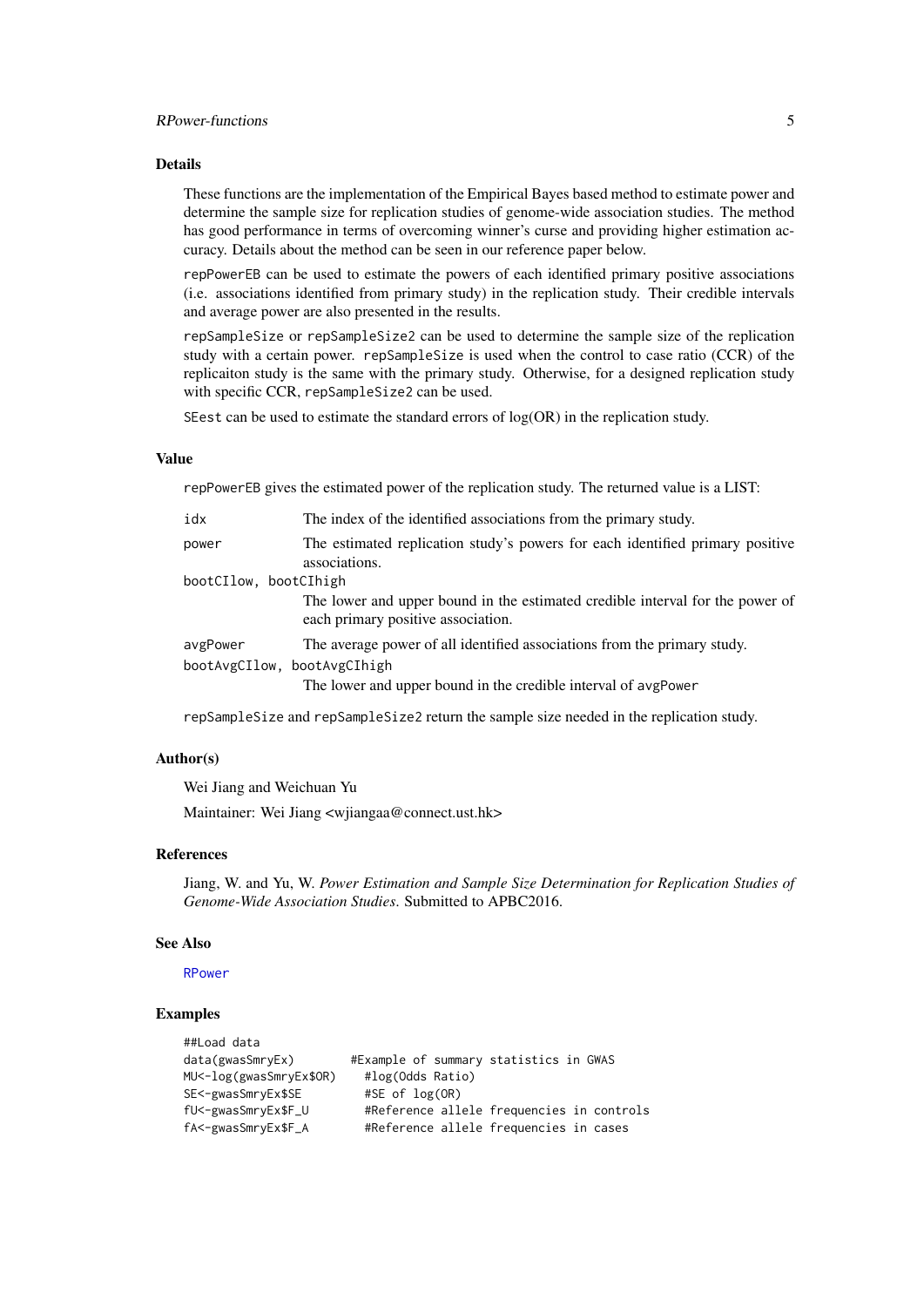```
##Some parameters used for power estimation of the example data
alpha<-5e-5 #The significance level of the primary study
alphaR<-5e-3 #The significance level of the replication study
n2_0<-500 # The control number in the replication study
n2_1<-500 # The case number in the replication study
zalpha2<-qnorm(1-alpha/2) #Cutoff value for primary study
zalphaR<-qnorm(1-alphaR) #cutoff value for replication study
##Estimate standard error in the replication study
SE2<-SEest(n2_0,n2_1,fU,fA)
##Estimate power
###The average power for replication study is powerResult$avgPower
###CI: [powerResult$bootAvgCIlow,powerResult$bootAvgCIhigh]
powerResult<-repPowerEB(MU, SE, SE2, zalpha2, zalphaR, output=TRUE, info=TRUE, dir=)
##Some parameters used for determining the sample size of the replication study
power<-0.8 #Power we needed in the replication study
n<-2000 #Example data are generated based on 2000 individuals
                        # (#controls:#cases=1:1)
##The sample size we needed to obtain a certain power in the replication study
##The same case-to-control ratio used as the primary study
n2.1<-repSampleSize(power,n,MU,SE,zalpha2,zalphaR)
CCR<-2 #Designed control-to-case ratio in the replication study
##The sample size we needed to obtain a certain power in the replication study
```
##Different control-to-case ratio used as the primary study n2.2<-repSampleSize2(power,CCR,MU,SE,fU,fA,zalpha2,zalphaR)